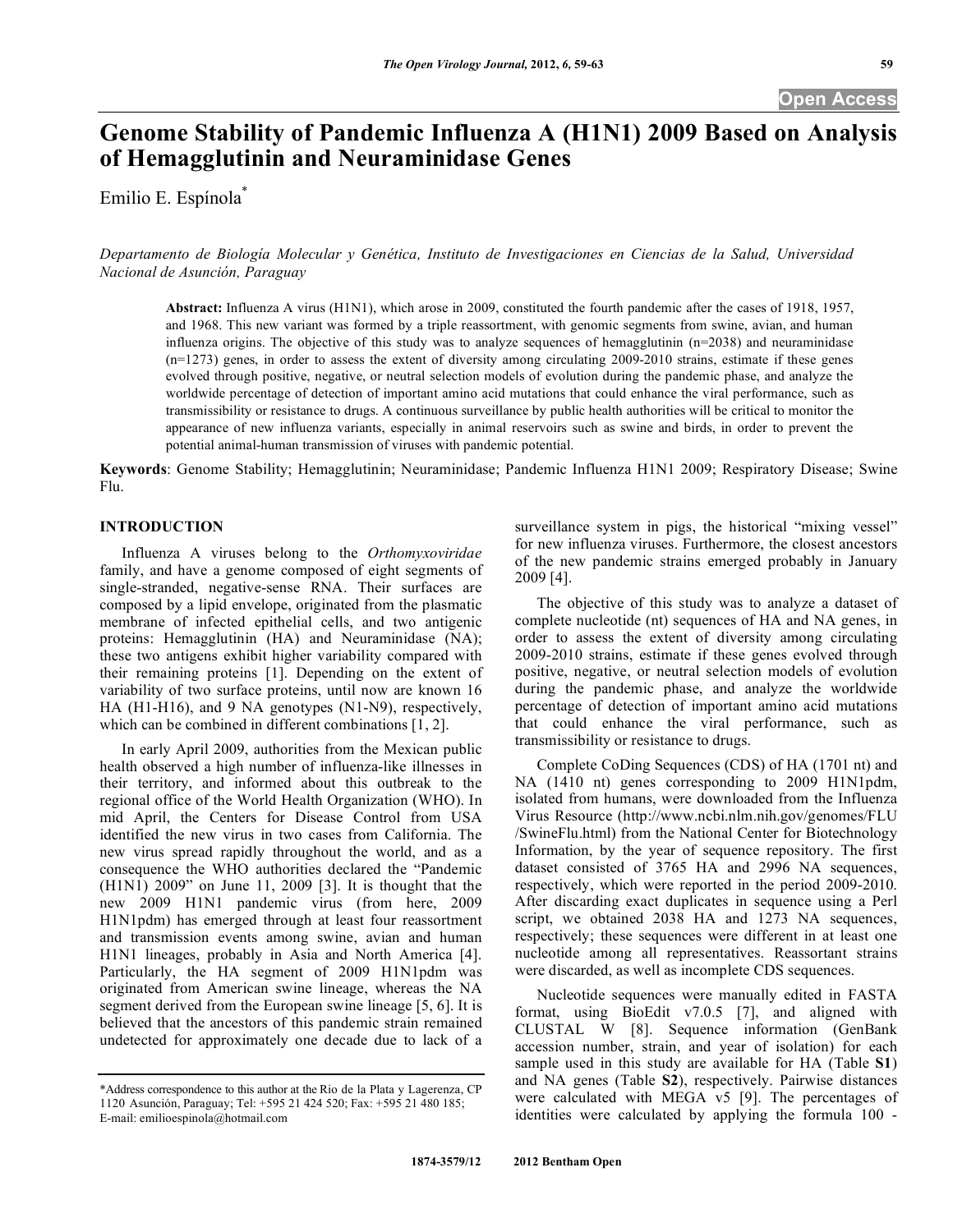(*pairwise distance value* x 100). A graph was constructed by plotting the percentage identities in the abscissa (*x axis*) *vs* the frequency of each of the calculated pairwise identities in the ordinate (*y axis*). The graphs were prepared in the R environment, using ggplot2 package (www.r-project.org).

 The models of nucleotide substitution that best fitted each dataset were determined with MEGA v5 [9], and were: GTR+I model for HA genes, and T92+G model for NA genes, respectively. Phylogenetic relationships were reconstructed by the Neighbor-Joining method [10], with the appropriate models of nucleotide substitution for each dataset (as described above) and bootstrap analysis of 1000 replicates, as incorporated in MEGA v5 [9]. Outgroup sequences for HA and NA genes corresponded to strain A/Puerto Rico/8/1934.

 Mutations in each CDS were analyzed by the method of Nei and Gojobori [11]. Codon aligned sequences for each dataset were analyzed using the Perl-based SNAP program (http://www.hiv.lanl.gov/content/sequence/SNAP/SNAP.htm l) [12] in order to calculate the variability of each CDS. The selective pressure was measured by comparing the rate of non-synonymous nucleotide substitutions per nonsynonymous site  $(d_N)$  against that of synonymous substitutions per synonymous site  $(d_S)$ . The ratio  $d_N/d_S$  was used as an index to assess positive selection. A ratio  $d_N/d_S > 1$ means positive (diversifying) selection, =1 means neutral selection, and <1 means negative (purifying) selection.

 The analysis of pairwise identity frequencies showed high percentage of similarities among circulating 2009-2010 pandemic influenza strains (Fig. **1**). The average percentage of identity was 99.7% for both HA and NA genes. Thus, in this period of pandemic circulation, both genes did not segregate into different clusters, but on the contrary showed a constant and stable evolution.

Frequency of different identities

Frequency of different identities

 The high percentages of nucleotide identity were in accordance with the single clustering of all 2009-2010 strains in the phylogenetic tree of HA and NA genes (Fig. **2**), without temporal or geographical distribution. It is interesting to note that the overall genetic diversity among 2009 H1N1pdm was less than typically observed among seasonal influenza. This is in accordance with its short period of time of circulation in humans [13]. The single clustering of 2009 H1N1pdm observed in this report, however, is in contrast with other studies [14], in which the authors observe differences by using small datasets of sequences. The single clustering of 2009 H1N1pdm, furthermore, agrees with serological data in which it was observed that antigenically, the new pandemic viruses were all similar [6], and thus not requiring a new update of the

 Given that 2009 H1N1pdm constituted a homogeneous phylogenetic group, it was hypothesized that the diversity in nucleotide sequences localized (in average) in the 0.3% of differences within each analyzed gene. Taking into account the complete CDS for HA and NA genes, this percentage of differences constitutes approximately four to five nucleotide random variations among circulating strains.

vaccine (strain A/California/07/2009) until now.

Calculation of average  $d_N/d_S$  rates of evolution showed that both HA and NA genes evolved through negative (purifying) selection (Table 1), with  $d_N/d_S$  values of 0.2762 and 0.1939, respectively. Even though in general, both genes underwent negative selection, some positions can evolve through positive selection. For example, an early study showed that two sites involved in receptor binding specificity of HA (220 and 278) were under positive selection, and these sites were not found in swine or seasonal H1N1 viruses [15]. Thus, changes in receptor binding sites could lead to alterations in receptor binding specificities.

 In other viruses such as SARS-CoV, it was observed that they can develop through positive selection through the



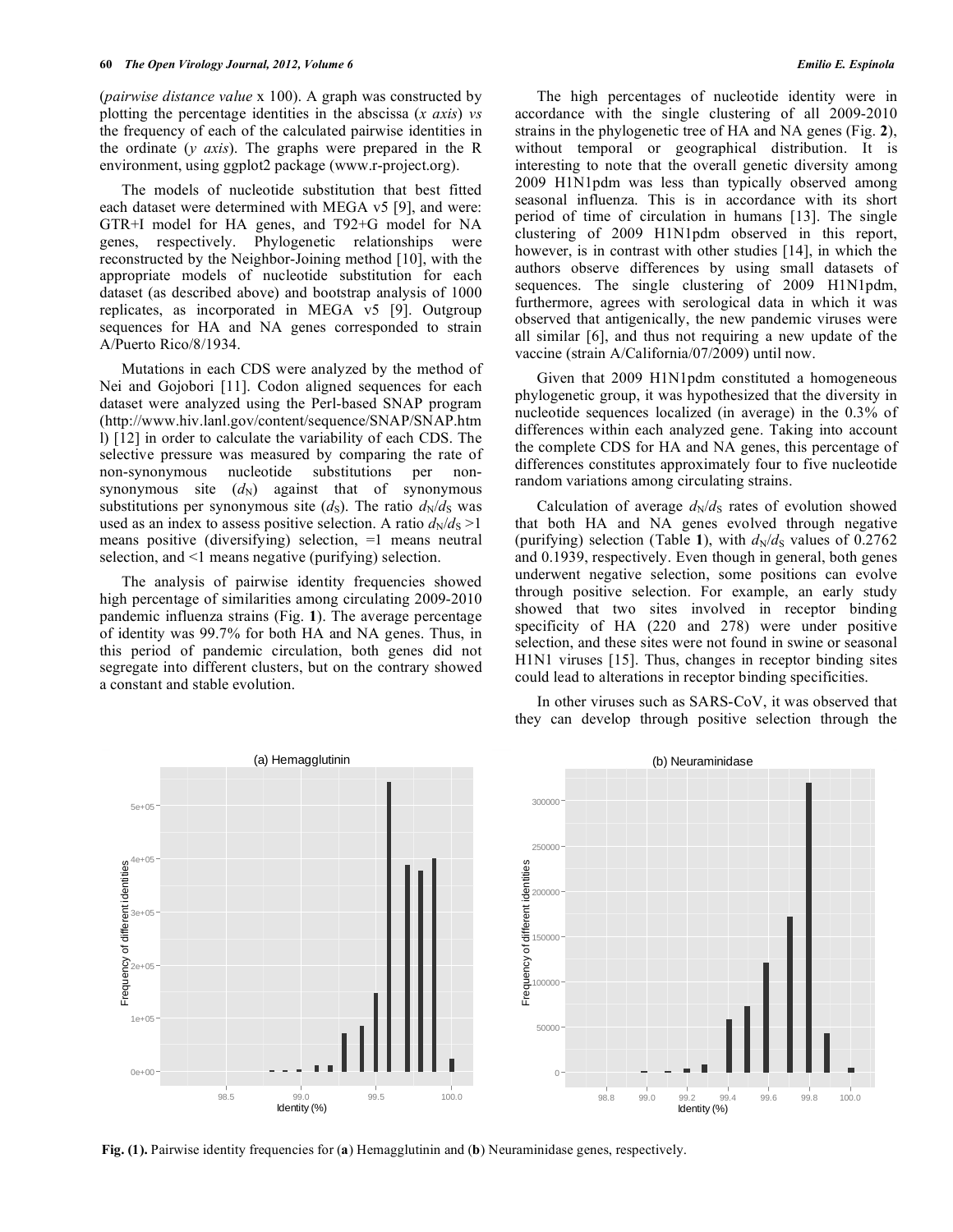(a) Hemagglutinin (b) Neuraminidase



**Fig. (2).** Phylogenetic reconstruction for (**a**) Hemagglutinin and (**b**) Neuraminidase genes, respectively. The vertical black lines indicate the monophyletic clustering of complete nucleotide CDS for both genes. Branch distances are indicated by a scale bar (0.02 nt substitution per site) at the bottom of each tree.

cross-species transmission in early epidemics, and negative selection during late epidemics [16]. It is possible that the same mechanism was the driven force of evolution of 2009

H1N1pdm, with positive selection at least during crossspecies transmission.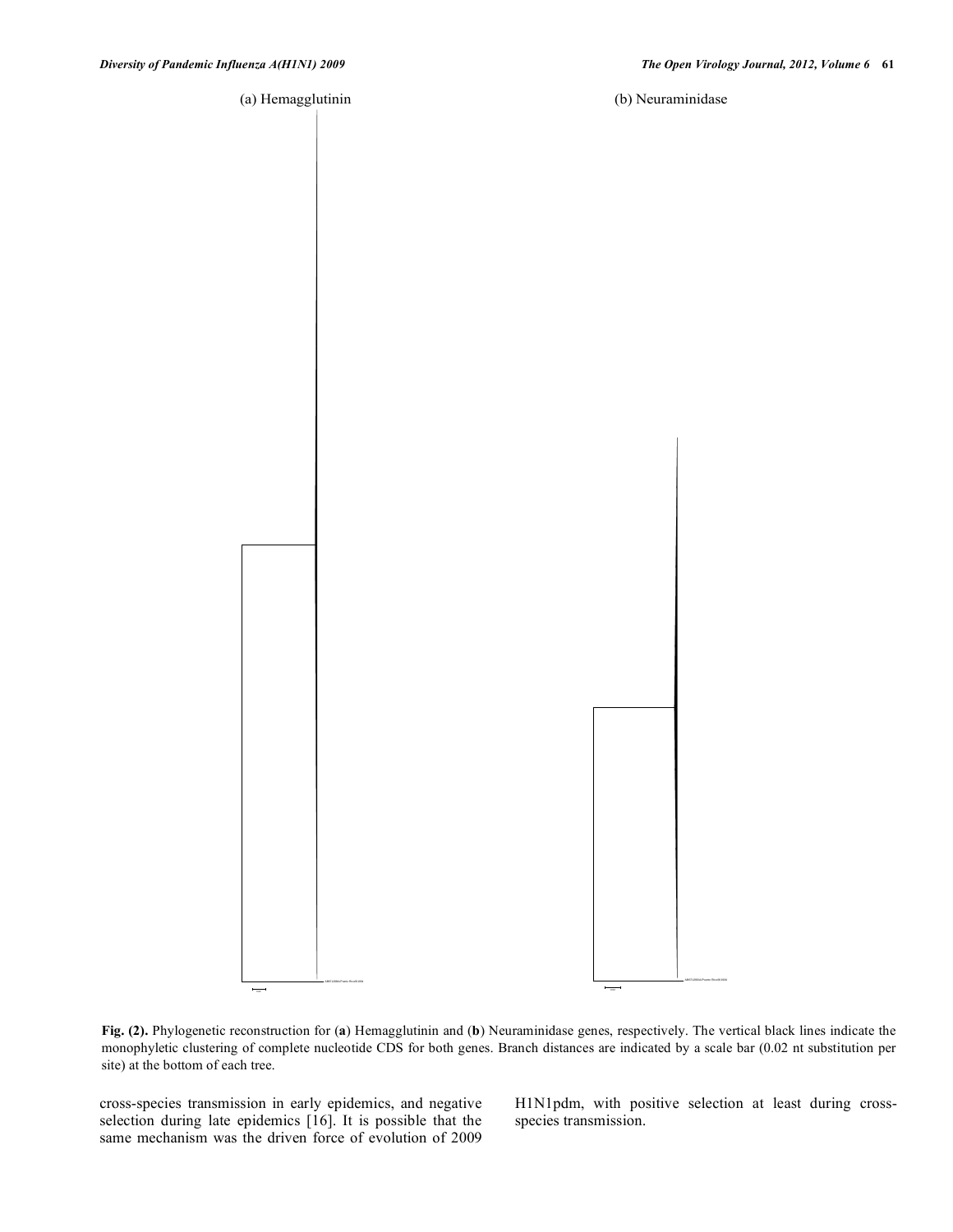A number of different amino acid mutations that could confer new functionalities to the new virus were reported worldwide, including those related to increased pathogenicity or antiviral resistance (Table **2**).

**Table 1. Nucleotide Variation for HA and NA Genes** 

| Gene | Average $d_S$ | Average $d_N$ | $d_N/d_S$ | <b>Evolutionary</b><br><b>Selection</b> |
|------|---------------|---------------|-----------|-----------------------------------------|
| HA   | 0.0105        | 0.0029        | 0.2762    | Negative                                |
| NA   | 0.0105        | 0.0022        | 0.1930    | Negative                                |

**Table 2. Mutations in HA and NA Genes of 2009 H1N1pdm. Numbering Corresponds to the Pandemic Prototype and Vaccine Strain, A/California/07/2009** 

|                 | Hemagglutinin | <b>Nueraminidase</b> |            |
|-----------------|---------------|----------------------|------------|
| <b>Mutation</b> | Percentage    | <b>Mutation</b>      | Percentage |
| <b>S101N</b>    | $0.2\%$       | V106I                | 85.1%      |
| <b>S220T</b>    | 76.7%         | D199N                | $0.3\%$    |
| D239E           | 5.5%          | I223R                | $0.2\%$    |
| D239G           | 2.6%          | N248D                | 85.9%      |
| <b>O310H</b>    | 4.3%          | H275Y                | 2.0%       |
| N387H           | 1.7%          |                      |            |
| E391K           | 15.6%         |                      |            |

 Polymorphism at position 239 in HA has been associated with severe clinical outcomes, especially in immunocompromised patients; in particular, substitution 239G was found to correlate with fatal outcomes in different countries [17, 18]. Furthermore, this mutation can arise *de novo* from wildtype (D239) virus in the same patient throughout the disease course [19]. Mutation at position 239 can induce alterations in the receptor binding site, and 239G mutants bind a broader range of  $\alpha$ 2-3-linked sialyl receptors sequences expressed on cells from the lower respiratory tract, which suggested that its presence could be responsible for the exacerbation of disease [20]. Mutants 239E target mainly non-ciliated cells. We found no significant difference between sequences bearing mutations 239G (2.6%) and 239E (5.5%). The low percentage of global circulation of mutants 239G found in this study is in accordance with its lower potential to transmit to other individuals [21].

 Positions 239 and 220 are localized within the HA antigenic site called Ca. The amino acid S220, though not exposed to the surface, is localized in the receptor binding domain (RBD), and its change could affect the transmissibility and infectivity of H1N1 in humans. The fixed mutation, S220T, has been found at high percentage (76.7%) in this study. To test whether change 220T could contribute to antigenic drift, it would be interesting to compare its antigenic profile against a wildtype isolate (S220). This mutation, probably, has become fixed in all pandemic strains through optimization of viral fitness, rather than immune selection or adaptation to the host.

 Substitution S101N has been proposed previously as a reversion to the seasonal H1N1 residue 101N and thus possibly an adaptation to the human host, being found in some studies at high frequencies. Its global impact, however, is controvertible because it was found in only 0.2% of our sequences. Substitution E391K, found at 15.6% in our study, has been identified as part of a highly conserved epitope in the 1918 H1N1 virus with a possible role in membrane fusion [22]. Another proximal substitution found in other studies, N387H, was found in only 1.7% of our sequences.

 In the NA gene, it was showed that mutations V106I and N248D were present in samples at increasing numbers through early pandemic month (April to December 2009) [23]. We found both mutations at high percentages, 85.1% and 85.9% respectively, in our dataset. Change 106I was present in the 20th century cases of H1N1 (in 1918 [pandemic], and 1977), as well as 248D (in 1977). Since residue at position 248 is located at the drug target domain (DTD) region, as residue 275, it could potentially affect the sensitivity to NA inhibitors. Another substitution of possible interest in NA sequences is D199N, which was previously associated with an increase in oseltamivir resistance in both seasonal and H5N1 virus strains [24]. We found, however, only 4 out of 1273 NA sequences (0.3%) containing this change. The rare substitution I223R, which was reported in association with resistance to oseltamivir, zanamivir, and peramivir [25], was also found in only 2 out of 1273 NA sequences (0.2%). Substitution H275Y has been related to oseltamivir resistance, especially in immunocompromised or severely ill persons [26]. It was found, however, in sporadic cases in most of the countries at low frequencies  $(\sim 1\%)$  [27]. In our study, we found 2% of sequences containing this change.

 In conclusion, the stable evolution of 2009 H1N1pdm offers an opportunity to control its spread and prevent infections. Reports about new mutations, however, will still be important if those changes can confer an enhanced transmissibility or resistance to drugs. Furthermore, a continuous surveillance by public health authorities will be critical to monitor the appearance of new influenza variants, especially in animal reservoirs such as swine and birds, in order to prevent the potential animal-human transmission of viruses with pandemic potential.

## **ACKNOWLEDGEMENT**

 This work (project code: INV11) was supported by the Consejo Nacional de Ciencia y Tecnología (CONACYT) — Programa de Apoyo al Desarrollo de la Ciencia, Tecnología e Innovación en Paraguay (BID 1698/OC-PR).

### **CONFLICT OF INTEREST**

Declared none.

#### **SUPPLEMENTARY MATERIAL**

 Supplementary material is available on the publisher's web site along with the published article.

#### **REFERENCES**

[1] Lamb RA, Krug RM. Orthomyxoviridae: The viruses and their replication. In: Knipe DM, Howley PM, Griffin DE, *et al*., Eds. Fields Virology. Philadelphia: Lippincott Williams & Wilkins 2001; pp. 1487-531.